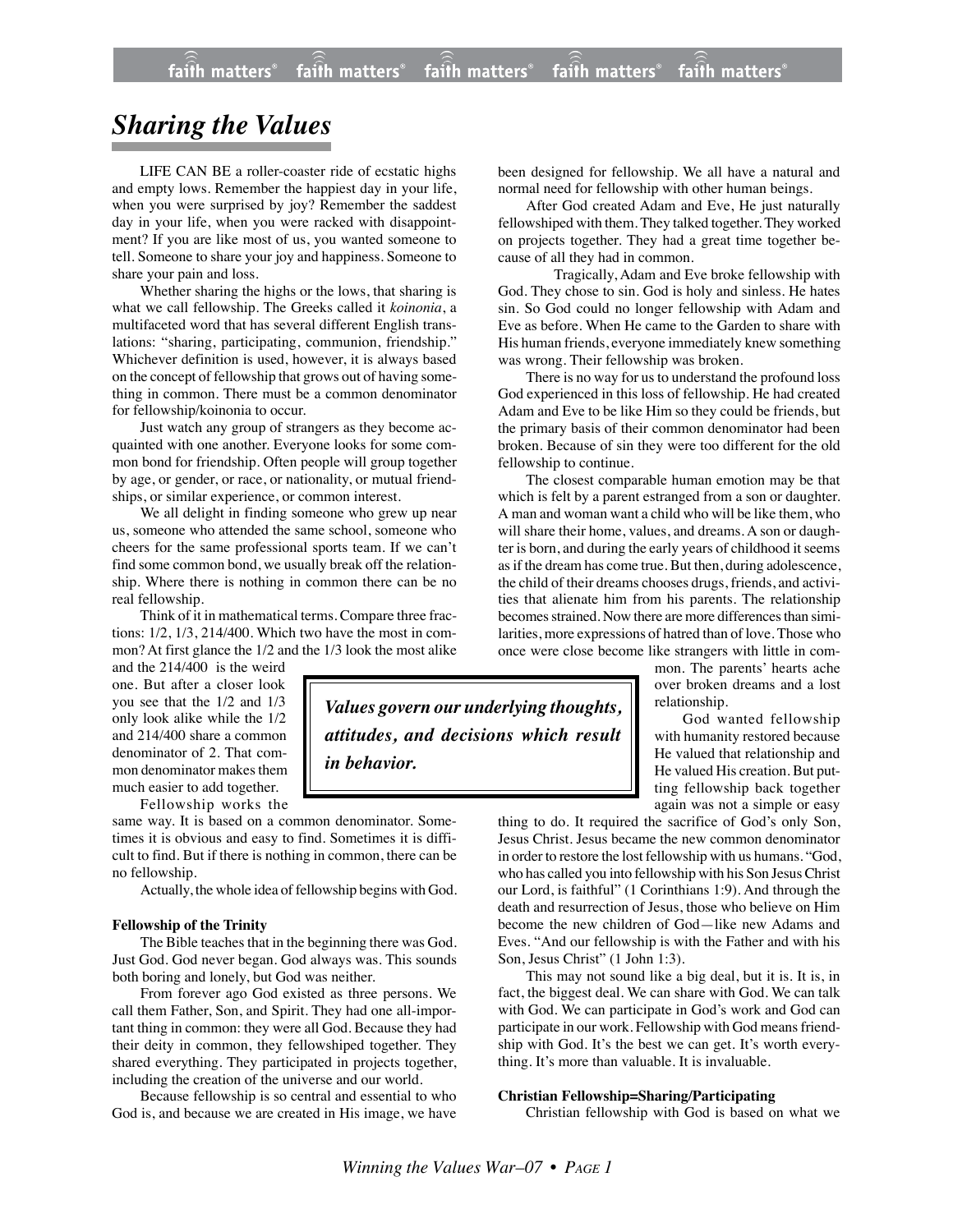have in common with God, Jesus Christ. A Christian is someone who has a personal relationship with God through Jesus. And just as every Christian has Jesus as the common denominator with God, so every Christian has Jesus as the common denominator with other believers.

It's like being members of the same family. We are all spiritually related and connected through Jesus Christ. We're all brothers and sisters. What we have in common is not language, gender, education, employment, ZIP code, or citizenship. It is Jesus. "There is neither Jew nor Greek, slave nor free, male nor female, for you are all one in Christ Jesus" (Galatians 3:28).

As Christians we highly value the relationship we have with each other based on Jesus. "We have come to share in Christ ..." (Hebrews 3:14). It's enough to make us love people we might not otherwise like. It's enough to draw us close to people who would otherwise be complete strangers. It's enough to motivate us to forgive when otherwise we might stay angry.

It is important to understand that Christian fellowship is never primarily based on having children the same age, on living in the same neighborhood, on working for the same company, or on going to the same church. What draws us together and glues us together is Jesus. He is our reason for friendship. He is the subject of our conversations. He is the One for whom we all love to work.

Just as good fellowship is wonderful, bad fellowship is awful. God's Word warns Christians, "Do not be yoked together with unbelievers. For what do righteousness and wickedness have in common? Or what fellowship can light have with darkness? ... What does a believer have in common with an unbeliever?" (2 Corinthians 6:14-15).

This does not forbid friendships with non-Christians, but it does say that there cannot be a soul-bond to an unbeliever. There is an inherent danger for a Christian marrying, becoming a business partner with, or even a best friend with a non-Christian. Although some Christians have taken this beyond the biblical intent, the primary teaching here is that Christians should beware of entering into fellowship relationships with non-Christians. It is especially dangerous if either unbeliever or the relationship has greater influence on the Christian than the Christian has on the unbeliever and the relationship.

Sometimes, of course, Christians have no choice. In the first century, Christian slaves were sold to non-Christian slaveholders and forced into a binding relationship with an unbeliever. Even in our modern society, some cultures still insist on weddings arranged by parents, thereby at times forcing Christians into marriages with unbelievers. In such extreme cases the believer has an even greater challenge, and this becomes an opportunity to experience God's special help and use the situation for God's greater good. The higher principle that applies in every relationship is to be sure to "not share in the sins of others" (1 Timothy 5:22).

This is certainly not to say that all natural associations are wrong or unimportant. Of course there are bases for fellowship other than Christian faith. At international Christian conferences the delegates from Japan usually stay in the same hotel, eat meals together, and sit together during meetings. At church gatherings the parents of school-age children often prefer each other's fellowship because they are in the same chapter of life and dealing with many of the same issues. However, Christian values require us to order our assignment of importance to relationships. The most important basis for fellowship is a common denominator of Jesus Christ, which means that we have more in common with another Christian even of a different race, age, and gender than we have with a non-Christian of our same race, age, and gender. If that is not true, if we give higher priority to natural associations than to supernatural associations, we are ordering the values of life in ways that do not reflect God's values.

To round out our understanding of fellowship requires us to move from thinking of fellowship as primarily a passive relationship. Just as marriage is not primarily a legal document and family is not a set of birth certificates, fellowship is not merely being Christians listed on the Rolodex of heaven. Marriage and family and fellowship are all active relationships: they describe what we do with specific relationships we have.

Fellowship may be a noun in the dictionary, but it is a verb to those who live Christianly.

### **Fellowship…Do It!**

When we truly value something, we take initiative regarding it. If we value money, we save it or invest it. If we value books, we buy them and read them. If we value food, we eat it. And if we value fellowship, we do it.

This means we regularly reach out to establish relationships that share life with other Christians. A Christian without fellowship is an oxymoron; it just doesn't make sense.

Too many Christians miss out on the God-given value of fellowship because they spend a lifetime waiting for someone to fellowship with them. Other Christians miss out on God's fellowship because they build all their relationships on jobs or hobbies or common denominators other than Christ.

Don't wait any longer. Don't lay the responsibility on the church or other Christians. Take the initiative to share life with other Christians through fellowship together, and the place to begin is with a focus on Christ and on giving of our time, of ourselves. If we enter into relationships with other Christians with our primary focus on fellowship itself rather than on Christ, or on what we can get rather than on what we can give, we're bound to be disappointed.

I've lived around Christians and churches all my life. And I've seen hundreds of Christians come to a church looking for great fellowship and expecting to get a lot from other people. They are almost always disappointed. Many of them spend a lifetime looking, often becoming bitter and angry people. Why? Because people and churches never measure up to those kinds of expectations.

I've also seen hundreds of Christians who are focused on Jesus and what they can give of themselves to others. Those people are not disappointed. They are far less likely to end up bitter and angry. They come out winners.

Calls to this high value of Christian fellowship are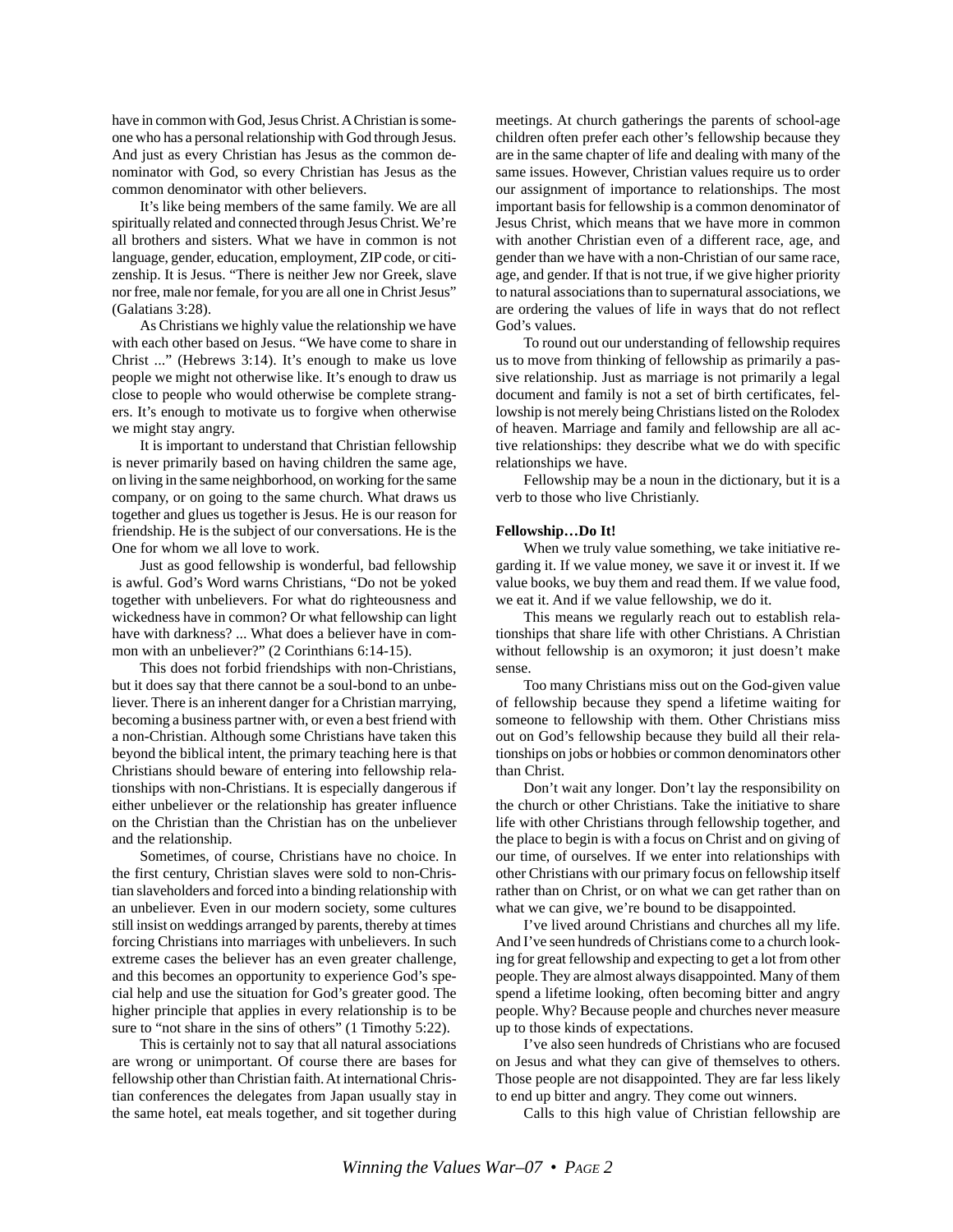woven throughout the New Testament:

Selling their possessions and goods, they gave to anyone as he had need. (Acts 2:45)

> *Take the initiative to share life with other Christians through fellowship together, and the place to begin is with a focus on Christ and on giving*

*of our time, of ourselves.*

The New Testament often speaks about those who gave away what they had to those in need but rarely mentions those in need getting anything. The emphasis was on giving.

> All the believers were one in heart and mind. No one claimed that any of his possessions was his own,

but they shared everything they had. (Acts 4:32)

Share with God's people who are in need. (Romans 12:13)

Carry each other's burdens. (Galatians 6:2)

And do not forget to do good and to share with others, for with such sacrifices God is pleased. (Hebrews 13:16)

Consider some of these practical suggestions for translating these first-century biblical principles and practices into modern acts of Christian fellowship:

- Befriend someone who needs a friend—not for what you'll get, but in order to give.
- Offer to pray with and for someone who has a special need.
- Whenever you hear about a job opening at your company, pass the word along to others looking for work.
- Give away your car instead of trading it in. Don't give it to a charitable organization to get a tax deduction. Give it to some Christian who needs a car and can't afford to buy one.
- Offer your week of time-share vacation or the use of your cabin to someone who really needs a vacation.
- Pay someone's medical bills. If you know they don't have adequate money or insurance, just mail a check to the doctor or hospital and ask for it to be credited to the account of the person who needs help.
- When you know a Christian in financial need, help out. Give some cash or a check. Consider sending it anonymously if that's appropriate. Since the United States Internal Revenue Service does not allow gifts going to individuals to be tax deductible, don't try to circumvent the law by giving through a church or other charitable organization.
- Use your professional skills to help someone who can't afford to pay—like the dentist who offered free care to the child of a recently divorced single mother. Or the retired handyman who does home repairs for widows one day each week.
- Volunteer to drive someone who regularly needs a ride to the doctor or to church.

• Phone an elderly shut-in at 8:00 a.m. every day (or some other set time) to make sure that he or she is okay and feels loved and not forgotten.

> All of this is helping to bear one another's burdens. Don't expect the government to do it. Don't expect the church to do it. Don't expect someone else to do it. Just try doing it yourself. We have forsaken too much individual responsibility to institutions. Skip the institutions. Fellowship, share, and participate. That's what they did in the New Testament church.

Also join with others in ministry. Ministering together is a wonderful means of fellowship. It forces us not only to work together, but to trust God together. Teach Sunday school. Build a house with Habitat for Humanity. Set up a prayer group on behalf of non-Christians in your neighborhood, for a missionary in Latin America, or for the suffering people of Rwanda.

Look for fellowship relationships through a small group, home Bible study, adult Sunday school class, or other gathering of Christians.

Don't wait to be asked. Take the initiative. Focus on Christ. Expect to give. Value fellowship.

#### **Does Fellowship Mean Church Membership?**

For most North American Christians the most practical issues of Christian fellowship are related to local churches. It is not always easy or ideal to live out Christian relationships in a local congregation. In fact, pollsters report increasing percentages of North Americans who claim to be growing Christians yet who have no church affiliation, participation, or desire for such. Reasons for lack of church relationship are many, but most have to do with negative experiences in the past, strained interpersonal relationships, disagreement over church doctrine or practices, or a perception that the church and its ministry are irrelevant to the individual's life.

Certainly it is possible to be a Christian without church membership or participation, but it should not be considered normal. Christians who follow Jesus as Lord must share His values, and one thing He values greatly is the church.

Jesus founded the church as His body on earth. Just as the work of God and word of God were primarily represented on earth through Jesus' original body (His physical body) during His thirty-three-year life in Palestine, so the work and word of God are primarily represented on earth now through His second body (the church, His spiritual body). He intended that believers organize together into fellowship communities with Him at the head. These local churches were normal in the New Testament and have continued to be the primary expression of Christian community for the past 2,000 years.

When Christians who are searching for a church home ask me what they should look for, I tell them to look for a